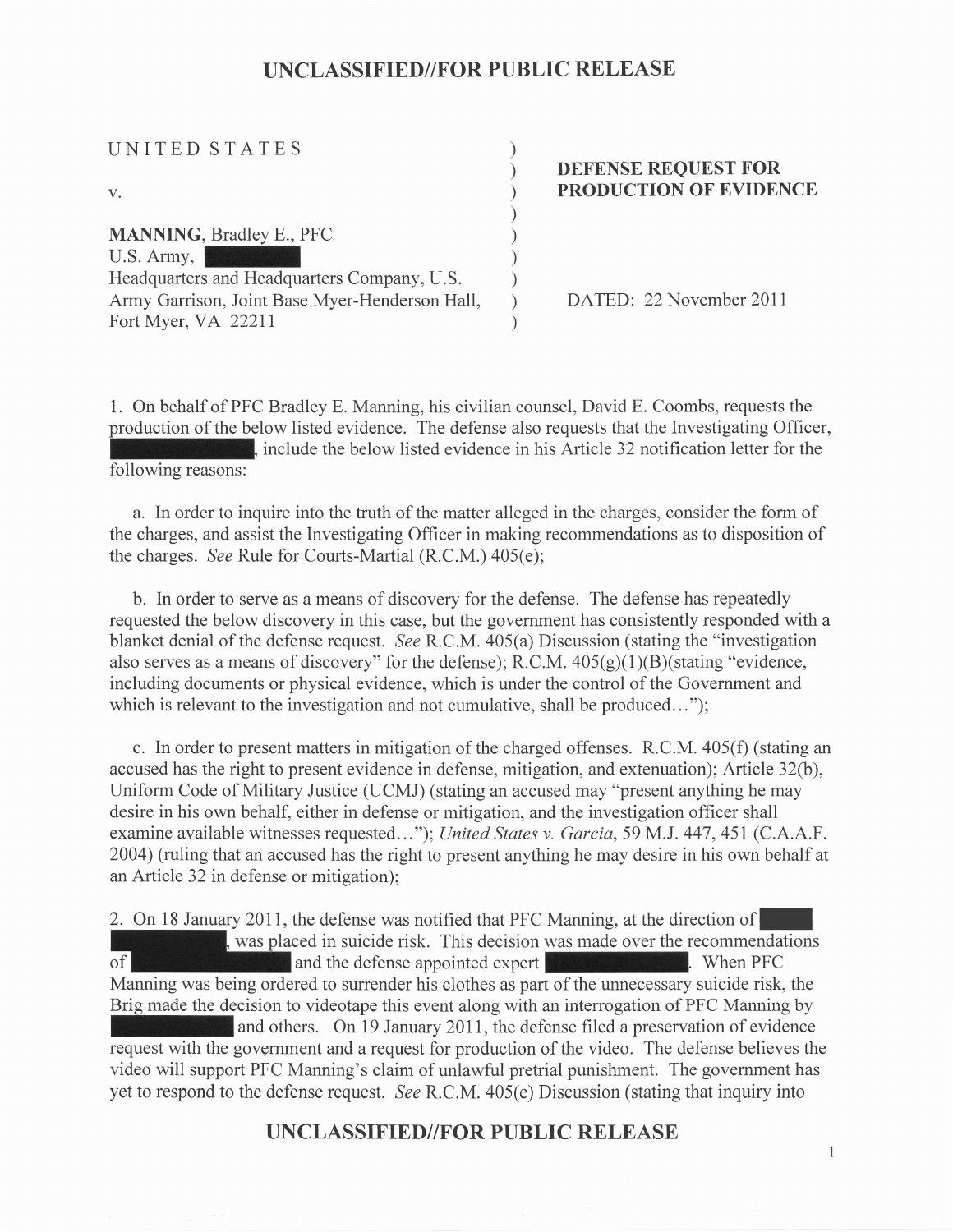other issues such as legality of searches or the admissibility of evidence is proper by an Article 32 Investigating Officer).

3. The defense has previously requested a copy of all adverse administrative or UCMJ action, all supporting documentation, and any rebuttal materials to such action based upon the 15-6 investigation conducted by  $\frac{1}{2}$  or any other governmental investigation, investigation conducted by  $\sim$  or any other governmental investigation with regards to any individual that was the subject of such an adverse action in relation to the alleged leak of classified information in this case. The previous requests included, but was not limited to, the following individuals:

government has so far only provided information in relation to

4. The defense specifically requested an Encase forensic image of each computer from the Tactical Sensitive Compartmented Information Facility (T-SCIF) and the Tactical Operations Center (TOC) of Headquarters and Headquarter Company (HHC), 2nd Brigade Combat Team (BCT), 1Oth Mountain Division, Forward Operating Base (FOB) Hammer, Iraq. The defense has previously requested these items in discovery and filed a preservation of evidence request with the government. An inspection of all seized governmental computers from the T-SCIF and TOC would allow the defense to provide evidence that it was common for soldiers to add unauthorized computer programs to include, but not limited to: mIRC (a full featured Internet Relay Chat client for Windows that can be used to communicate, share, play or work with others on IRC networks); Wget (a web crawler program designed for robustness over slow or unstable network connections); GEOTRANS (an application program which allows a user to easily convert geographic coordinates among a wide variety of coordinate systems, map projections and datums); and Grid Extractor (a binary executable capable of extracting MGRS grids from multiple free text documents and importing them into a Microsoft Excel spreadsheet) to their computers. The govemment has used this alleged conduct to charge PFC Manning with two Specifications of a violation of Article 92.

5. The defense has previously requested any *Brady* or *Jencks* material in the government's possession. Brady v. Maryland,373 U.S. 83 (1963) (holding that due process requires the govemment to turn over exculpatory evidence in its possession); Jencks v. United States,353 U.S. 657 (1957) (holding that, in a criminal prosecution, the government may not withhold documents relied upon by government witnesses, even where disclosure of those documents might damage national security matters). Under military law, the trial counsel has an affirmative obligation to seek out requested evidence by the defense that is in the possession of the government even if that evidence is not already in the immediate possession of the trial counsel. United States v. Williams, 50 M.J. 436, 441 (C.A.A.F. 1999); United States v. Bryan, 868 F.2d 1032, 1036 (9<sup>th</sup> Cir. 1989); United States v. Brooks, 966 F.2d 1500, 1503 (1992) (the government is considered to have possession of information that is in the control of agencies that are "closely aligned with the prosecution"). The defense specifically requests the below listed information

## UNCLASSIFIED//FOR PUBLIC RELEASE

The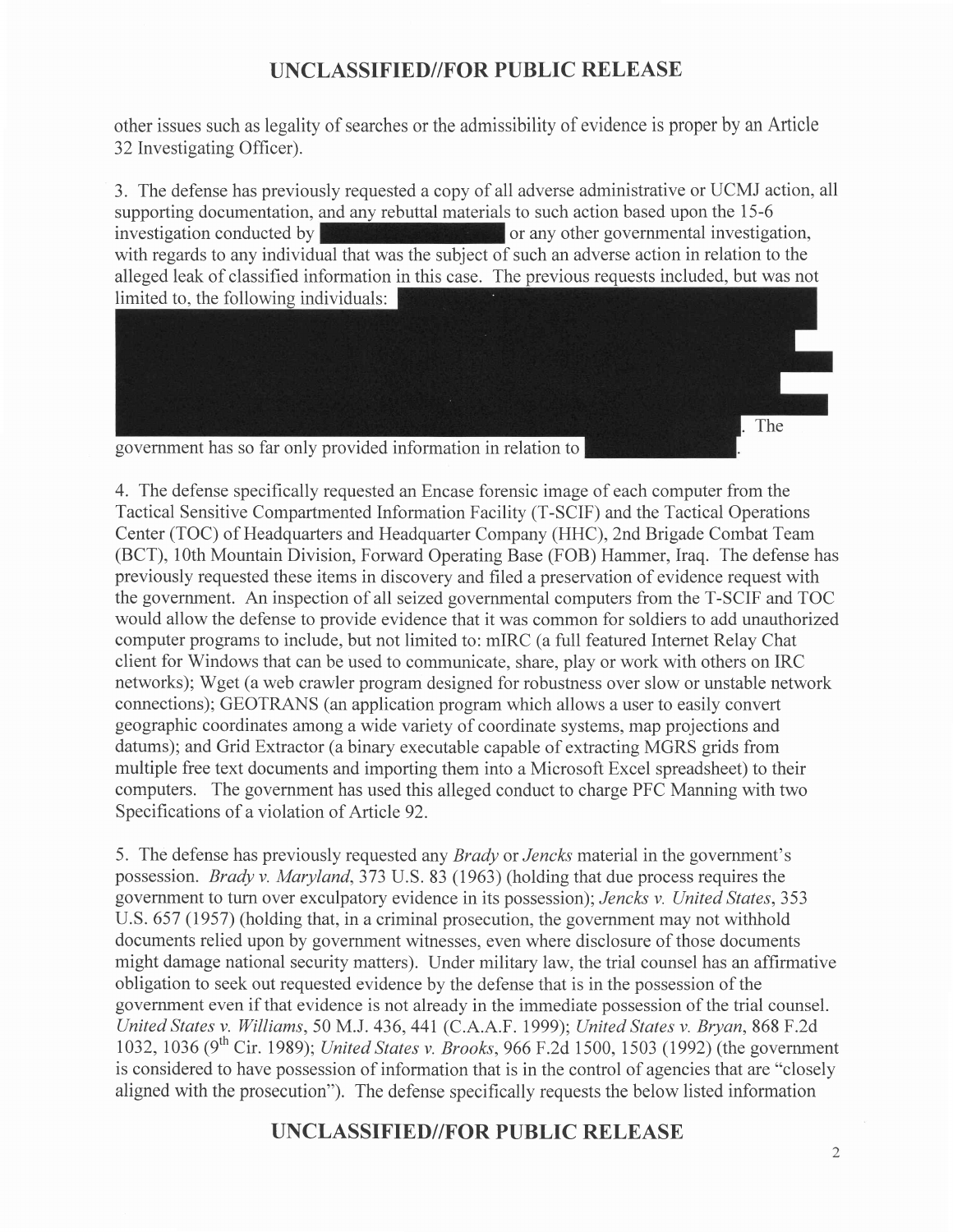from the government that is in control of agencies that are closely aligned with this prosecution. The trial counsel has responded with a blanket denial of the requested information despite the fact that this information clearly impacts not only on the form and proper disposition of the charges, but also represents clear *Brady* and *Jencks* material:

a. White House:

was tasked to lead a comprehensive effort to review the alleged leaks in this case. He has completed a report detailing the rather benign nature of the leaks and the lack of any real damage to national security. The defense requests a copy of this review and any assessment given, or discussions concerning, the Wikileaks disclosures by any member of the government to **The defense requests any e-mail**, report, assessment, directive, or discussion by the set of the Department of Defense concerning this case in order to determine the presence of unlawful command influence. See R.C.M. 405(e). Additionally, defense requests any e-mail, report, assessment, directive, or discussion bv this case: to the Department of State or Department of Justice concerning

 $\mathbf{b}$ . : The Original Classification Authority's (OCA) classification review was completed by **His classification review indicated** 

This determination is at odds with the damage assessment completed by the determination is at odds with the  $\mathbb{R}$  review at the direction of . As such, should not be permitted to espouse an opinion which is inconsistent with the damage assessments conducted by the government. *Brady v. Maryland*, 373 U.S. 83 (1963); Jencks v. United States, 353 U.S. 657 (1957); Wikileaks Task Force and by the Information Review Task Force. Additionally, this

c. Department of Defense: Early on in the investigation, the Department of Defense reached out for assistance from the Department of State, the Federal Bureau of Investigation, the Defense Intelligence Agency, the Office of the National Counterintelligence Executive and documents in this case. Specifically, the damage assessment concluded that all of the The defense is entitled to receive any forensic results and investigative reports by any of the cooperating agencies in this investigation. United States v. Williams, 50 M.J. 436, 441 (C.A.A.F. 1999); United States v. Bryan, 868 F.2d 1032, 1036 (9<sup>th</sup> Cir. 1989); United States v. Brooks,966F.2d 1500, 1503 (1992); Article 46, Uniform Code of Military Justice (UCMJ). Finally,  $\frac{1}{2}$  Finally,  $\frac{1}{2}$  Finally,  $\frac{1}{2}$  on 29 July 2010 directed the Defense Intelligence Agency to lead a comprehensive review of the documents allegedly given to Wikileaks and to coordinate under the Information Review Task Force (IRTF, formerly TF 725) to conduct a complete damage review. The results of this damage review undercut the testimony of each of the representatives from the OCA for the charged information allegedly leaked was either dated, represented low-level opinions, or was already commonly understood and known due to previous public disclosures.

d. Department of Justice: The defense requests any and all documentation related to the Department of Justice investigation into the alleged leaks by WikiLeaks as referenced by , to include any grand jury testimony and

UNCLASSIFIED//FOR PUBLIC RELEASE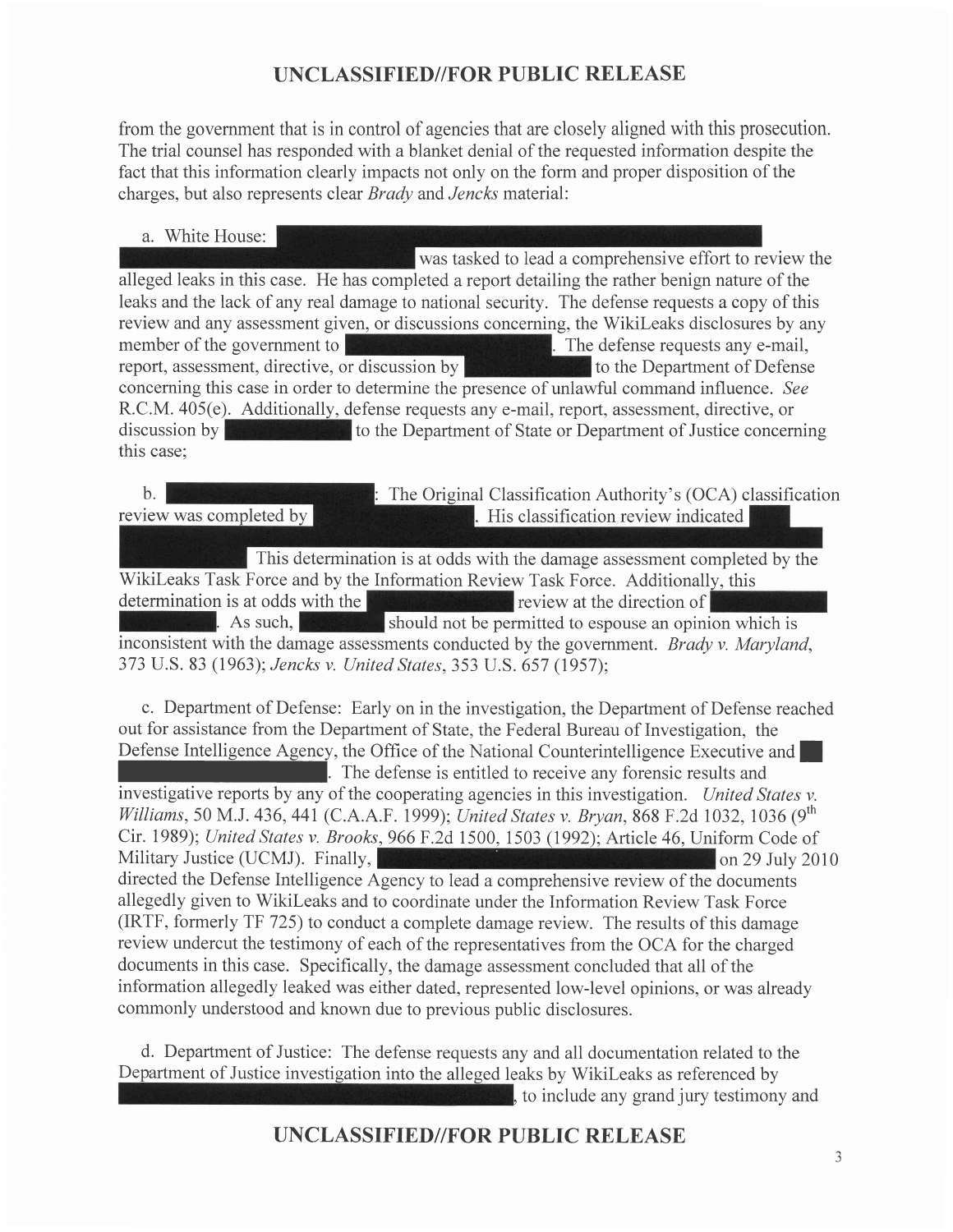any information relating to any 18 U.S.C. \$ 2703(d) order or any search warrant by the government of Twitter, Facebook, Google or any other social media site. Brady v. Maryland, 373 U.S. 83 (1963); Jencks v. United States, 353 U.S. 657 (1957);

e. Department of State: The Department of State formed a task force of over 120 individuals to review each released diplomatic cable. The task force conducted a damage assessment of the leaked cables and concluded that the information leaked either represented low-level opinions or was already commonly known due to previous public disclosures. According to published reports in multiple new agencies, including the Associated Press, The Huffington Post, and Reuters, internal U.S. govemment reviews by the Department of Defense and the Department of State have determined that the leak of diplomatic cables caused only limited damage to U.S. interests abroad, despite the Obama administration's public statements to the contrary. "A congressional official briefed on the reviews stated that the administration felt compelled to say publicly that the revelations had seriously damaged American interests in order to bolster legal efforts to shut down the Wikileaks website and bring charges against the leakers. According to the published account 'We were told (the impact of Wikileaks revelations) was embarrassing but not damaging,' said the official, who attended a briefing given in late 2010 by State Department officials. National security officials familiar with the damage assessments being conducted by defense and intelligence agencies told Reuters the reviews so far have shown "pockets" of short-term damage, some of it potentially harmful." See generally, http://www. huffingtonpost. com/2011/01/19/us-official-wikileaks-rev n\_810778.html). This determination is at odds with the classification review conducted by the OCA. Should not should not be permitted to espouse an opinion which is inconsistent with the damage assessments conducted by the government. Brady v. Maryland, 373 U.S. 83 (1963); Jencks v. United States, 353 U.S. 657 (1957);

6. The defense has requested a copy of the Damage Assessment of Compromised Information that is required to be submitted to the Special Security Officer (SSO) under DoD 5105.2I-M-l once an SCI Security Official determines that a security violation has occurred. The damage assessment is supposed to contain the date of the assessment; the name and office symbol conducting the assessment; subject/title, date, number, originator and original classification of document; whether the document can be declassified or downgraded, either in whole or in part; justification for classification (the specific statements in the document which are classified, the basis for classification, and a complete bibliography of all classified source materials used in preparation of the document); whether the classified information identified is accurate; whether the classified information identified was the subject of any official release; and whether the information identified as classified can be edited for the purpose of prosecution. The government has not yet provided this information to the defense. This information should be ordered produced for the consideration of the Investigating Officer at the Article 32.

7. The defense requested a copy of the final security violation investigation report submitted to the SSO DoD/ Defense Intelligence Agency under DoD 5105.21-M-1. The report is used to assess intent, location of the incident, risk of compromise, sensitivity of information, and mitigating factors in arriving at a final analysis of the incident. The government has not yet provided this information to the defense. This information should be ordered produced for the consideration of the Investigating Officer at the Article 32.

#### UNCLASSIFIED//FOR PUBLIC RELEASE